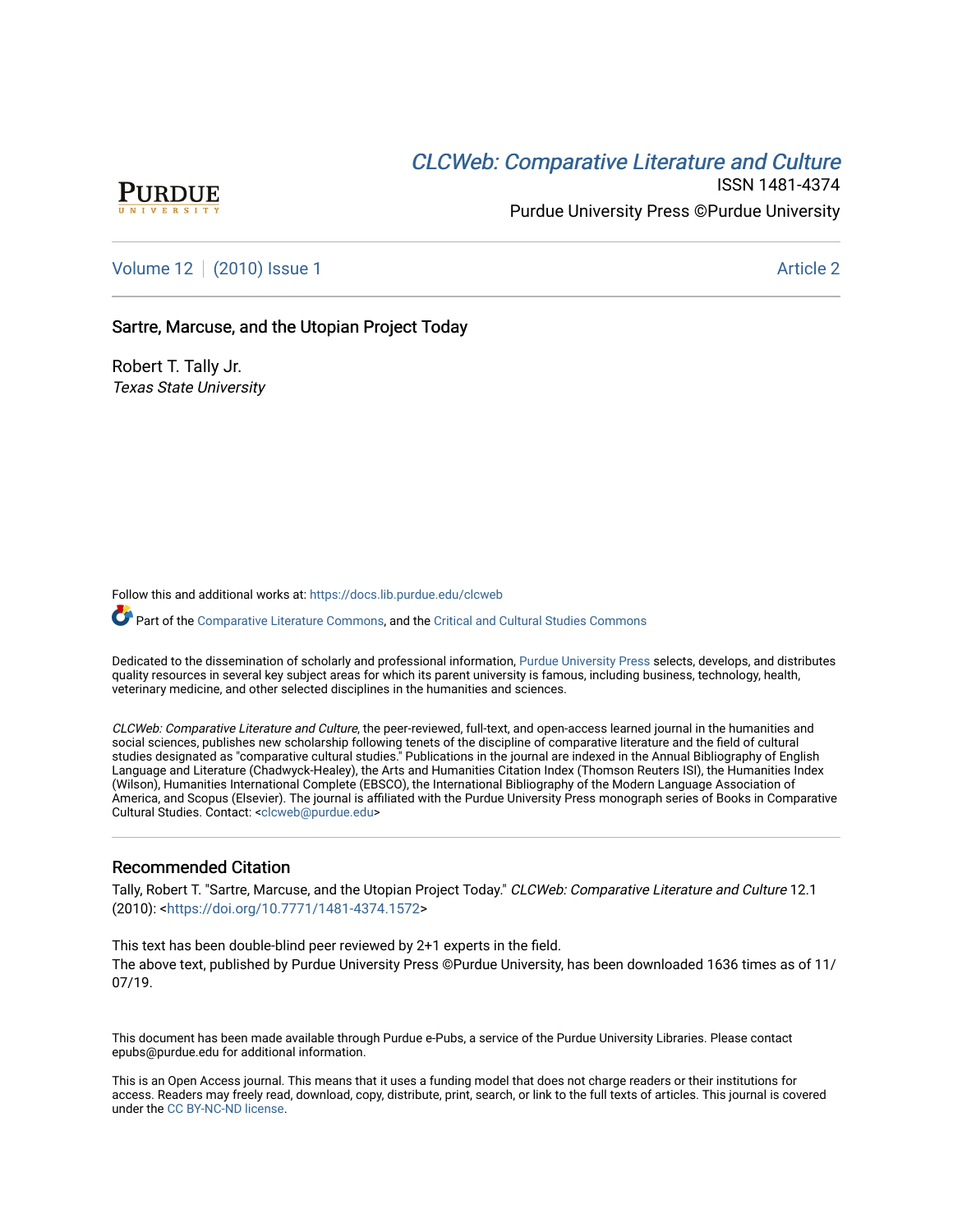**PURDUE** 

UNIVERSITY PRESS <http://www.thepress.purdue.edu>



ISSN 1481-4374 <http://docs.lib.purdue.edu/clcweb> Purdue University Press ©Purdue University

CLCWeb: Comparative Literature and Culture, the peer-reviewed, full-text, and open-access learned journal in the humanities and social sciences, publishes new scholarship following tenets of the discipline of comparative literature and the field of cultural studies designated as "comparative cultural studies." In addition to the publication of articles, the journal publishes review articles of scholarly books and publishes research material in its Library Series. Publications in the journal are indexed in the Annual Bibliography of English Language and Literature (Chadwyck-Healey), the Arts and Humanities Citation Index (Thomson Reuters ISI), the Humanities Index (Wilson), Humanities International Complete (EBSCO), the International Bibliography of the Modern Language Association of America, and Scopus (Elsevier). The journal is affiliated with the Purdue University Press monograph series of Books in Comparative Cultural Studies. Contact: <clcweb@purdue.edu>

#### Volume 12 Issue 1 (March 2010) Article 2 Robert T. Tally Jr., "Sartre, Marcuse, and the Utopian Project Today"

<http://docs.lib.purdue.edu/clcweb/vol12/iss1/2>

Contents of CLCWeb: Comparative Literature and Culture 12.1 (2010) <http://docs.lib.purdue.edu/clcweb/vol12/iss1/>

Abstract: In his article "Sartre, Marcuse, and the Utopian Project Today," Robert T. Tally Jr. discusses the philosophical legacy of the May 1968 revolution in Paris with respect to the power of the imagination and the possibilities for utopian thought in our own time. Although the rhetoric of the 1968 militants may seem dated, the underlying theoretical and political concepts are surprisingly timely in the twenty-first century. Among these, existential angst or anxiety has perhaps a heightened salience in the era of globalization and of global economic crisis, and the utopian desire for a life without anxiety has become more pressing. Tally revisits the work of Jean-Paul Sartre and Herbert Marcuse, philosophers who inspired a generation of militants in the 1960s, and examines their critical theory in the context of today's concerns. These thinkers asserted the power of the imagination to create alternatives to the seemingly immutable realities of life under advanced industrial capitalism, a life characterized by anxiety. Drawing on Fredric Jameson's notion of cognitive mapping, Tally argues that the utopian impulse behind Sartre's existentialism and Marcuse's critique of one-dimensional society is still a powerful force for exploring our own postmodern condition.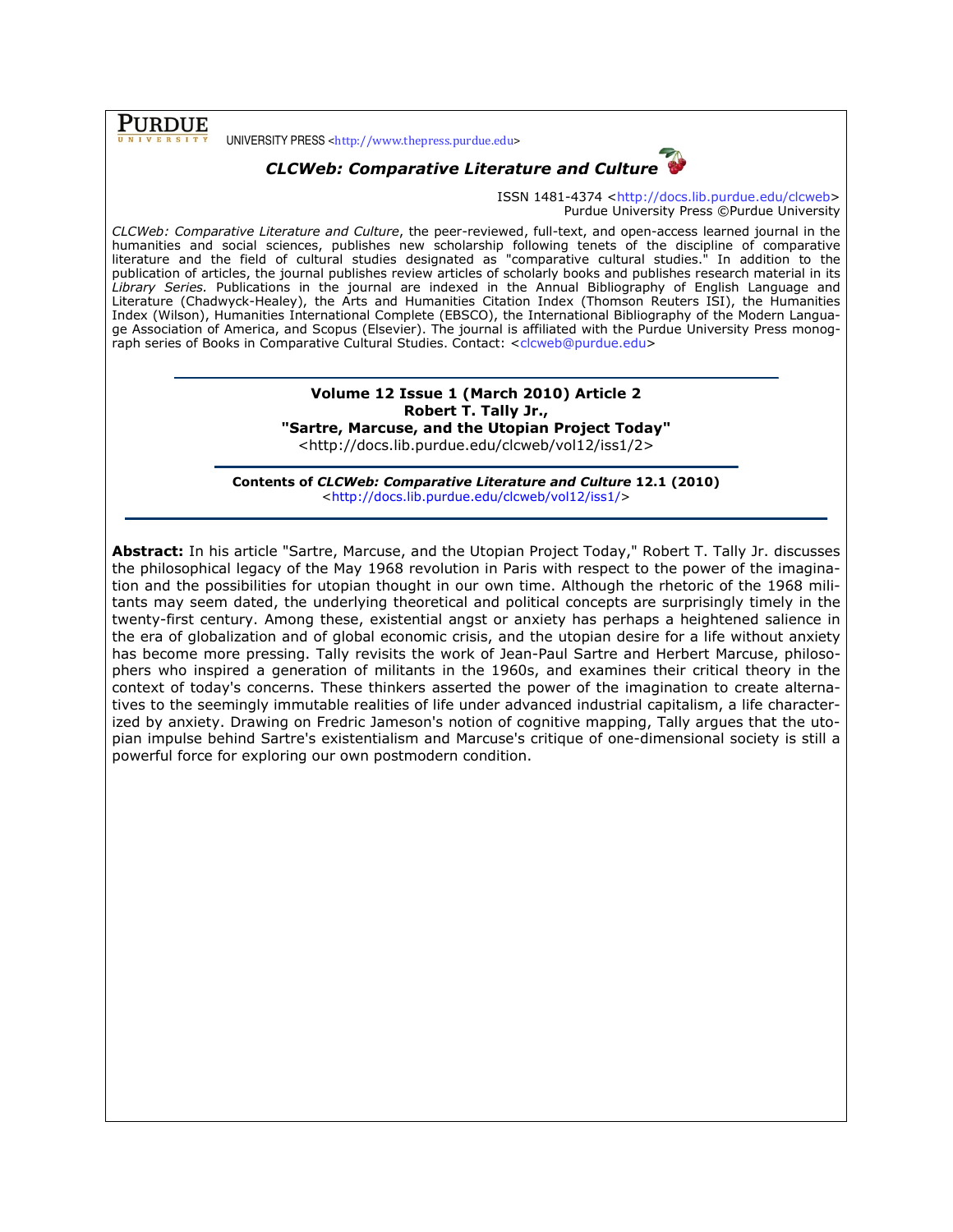# Robert T. TALLY Jr.

## Sartre, Marcuse, and the Utopian Project Today

The recent celebrations and remembrances occasioned by the fortieth anniversary of the Paris Revolution in May 1968 raised, or perhaps exhumed, ideas that are surprisingly timely for our own postmodern condition in a moment of global cultural and economic crisis. One of the great slogans of May '68, equally forceful when scrawled on the walls or enunciated in philosophical discourse, was l'imagination au pouvoir ("power to the imagination"). The revolution, such that it was, seemed to catapult the imaginary into the real, if only for a moment. That which had previously been unthinkable suddenly was not only possible, but actual. This seemed a victory for the imagination in and of itself. This utopian impulse proposed that the imagination might be given free rein to create hitherto unthought social formations, as well as personal relations, creative forms, and so on. May '68 was also a moment when theory and practice seemed to come together in a harmonious intersection, when the promise of existentialism and Marxism found common cause in the liberatory forces of anti-repression in all of its manifestations. In essence, the empowered imagination made possible a glimpse of real freedom (see Katsiaficas).

Today, in the era of globalization and with the extension of the capitalist mode of production and consumption into the remote corners of the globe, the utopian moment of Paris 1968 (or Prague 1968, for that matter) seems quaint. The revolutionary power of the imagination seems more suitable for technical, industrial, and entertainment-based applications than for worldwide revolutions. When Herbert Marcuse could express alarm at the efficiency with which rationalized society could absorb, transform, and redirect forms of revolt into products for consumption, he had barely scratched the surface of the manifestations of such rationality in the era of global capitalism. However, the current worldwide financial crisis, much like the somewhat more limited one in 1857 that drove Karl Marx to work feverishly on his Grundrisse, discloses points of rupture in what had seemed a closed system. The very elements of late capitalism that had seemed to ensure its security  $-$  instruments of risk management, financial derivatives, banks "too big to fail," widespread availability of credit, deregulation of industries, global markets and workforces  $-$  are precisely the causes of the current crisis. Marx had noted the irony of the liberal economists' positions in 1857, when the demand for a laissez-faire government became a call for more government regulation in the face of the disruptions caused by the world market (see 8-9). Then, as now, a hypocritical business class asserted its paradoxical call to arms in which thoroughgoing, systemic change must be resisted at all costs … except when it can benefit the businesses that foundered on the shoals of the existing system. Now, forty years after "the events of May" and amid another crisis, perhaps the time has come to revisit the old ideas, ideas born of the last cataclysm of the Great Depression, World War II, and the spread of Cold War-era advanced, industrial capitalism. Not as an act of nostalgia, but as a sustained effort to generate new ideas.

The ethos of May '68 was imbued with the spirits of Sartre and Marcuse, philosophers who were committed not only to the leftist cause but to an approach to living that inspired the Paris militants. As dated as it seems now, what Sartre and Marcuse offered was less a political program, with strategies and tactics for overthrowing an old order, than a philosophy of life. The question was not how best to organize a government or an economic system per se, but how to live a good life, a "life without anxiety," as Marcuse would put it (*Eros and Civilization* 150). The word Angst here retains its somewhat technical meaning in Heidegger's or Sartre's philosophical usage, but it also refers to the pervasive mood afflicting those who are but dimly aware of the totality of forces affecting them. In Sartre's existentialism, such anxiety remains an ontological condition, yet the political project to enhance freedom by reducing or eliminating elements of coercion may at least alleviate the most persistent, material conditions of anxiety (poverty, for example). However, Marcuse emphasizes that the apparent freedom of individuals in advanced industrial societies filled them with greater anxiety. As Marcuse wrote of the May '68 rebels in An Essay on Liberation, "The young militants know or sense that what is at stake is simply their life, the life of human beings that had become the playthings of politicians and managers and generals. The rebels want to take it out of these hands and make it worth living"  $(x)$ .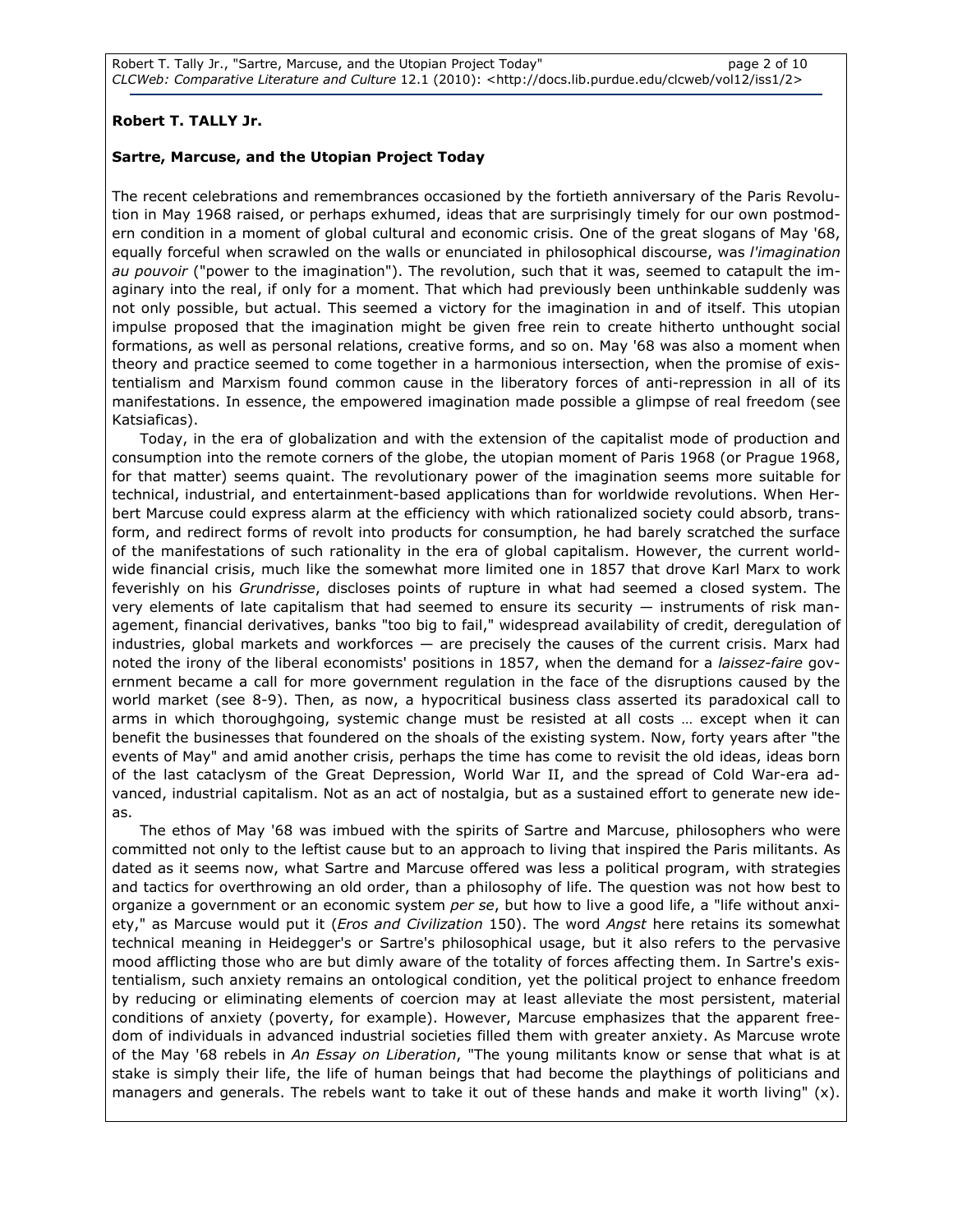For better or worse, the revolution of May '68 was primarily an existentialist movement to reclaim, or to imagine, a better life.

"Power to the imagination," then, reflects a political agenda, a utopian strategy to achieve a life without anxiety. This is not to say that the existential angst can be entirely dissipated, but that the material conditions of existence are brought in line with a life worth living. The imagination, which Marcuse directly associates with the aesthetic dimension, might offer solace by establishing possible alternatives to the present situation. Perhaps it seems overly optimistic or even naïve, but the idea of imagination as a revolutionary force retains value in a world in which real alternatives to the status quo are taken to be, not just impossible, but unimaginable. In an oft-cited (but not always correctly attributed) phrase, Fredric Jameson noted that "It seems to be easier for us today to imagine the thoroughgoing deterioration of the earth and of nature than the breakdown of late capitalism" (Seeds of Time xii). Less well known is Jameson's indispensable follow-up to this remark: "perhaps this is due to some weakness in our imaginations" (Seeds of Time xii). In this crucial observation lies the fate of the utopian impulse in the era of globalization, for it must be clear by now that the technological and productive capabilities are already far beyond what the most utopian thinkers of past generations envisioned. In other words, it is not for lack of material or manpower that the vision of some radically alternative social formation seems so remote, even unimaginable; rather, it is the very paucity of imagination that appears to preclude utopian activities. Hence, the imagination itself needs to be empowered, and the utopian impulse of Sartre and Marcuse, among others, offers an example — if not a prescription — of how the imagination may function as a critical tool for praxis in the world today. This is not to return to the conditions of May '68, which are in any event long gone and in some respects thoroughly undesirable. It is to take up the ideas that inspired that generation and see whether they still have value in a different, more globalized situation today. This return does not overlook the insights of the last forty years, such as poststructuralist theory or postindustrial economics, but rather recalls for us concepts that may be mobilized in connection both to the critique of the current situation and to the project of future alternatives. In this study, I focus on the notions of anxiety, imagination, and utopia itself.

The German word Angst, translated variously as and used interchangeably with anxiety, dread, or anguish (and sometimes left untranslated, as the term has moved into English), designates a key concept in existential phenomenology, and requires some elaboration in the context of the utopian project of May '68, as well as that of today's world historical situation. In Sartre's elaboration of the concept, which (I argue) ties into the conception of the imagination as a means to achieve a utopian "life without angst," anxiety is the necessary predicate of the basic, existential condition in which "existence precedes essence," as the phrase was popularized by Sartre. Drawing from Heidegger's statement in Being and Time that "The 'essence' of Dasein lies in its existence" (67), Sartre maintains that the inescapable characteristic of being-in-the-world is that it exists. In existence, one's being is situated in a world and cannot otherwise be; one cannot seek external, transcendent, or eternal grounds for justifying one's own existence, for finding some essence or meaning apart from the world. It follows that one must have the freedom to create one's own meaningful existence, establishing a sense of place and purpose in the world, via a project in which the individual subject orchestrates the objective world in some meaningful way. Referring to this as the "first principle of existentialism," Sartre explains: "What do we mean here by 'existence precedes essence'? We mean that man first exists: he materializes in the world, encounters himself, and only afterwards defines himself. If man as existentialists conceive of him cannot be defined, it is because to begin with he is nothing. He will not be anything until later, and then he will be what he makes of himself" (Existentialism 22). Such freedom is deduced from a general uneasiness, a mood that Sartre dramatizes as "nausea" in the novel by that name, and which is the bodily manifestation of anguish, fear, or anxiety. In Sartre's assessment, the anxiety one feels derives from the fact that "man is condemned to be free: condemned, because he did not create himself, yet nonetheless free, because once cast into the world, he is responsible for everything he does" (Existentialism 29). Anxiety comes from not knowing whether one's actions are correct (indeed, from knowing that no action is essentially right or wrong), thereby acknowledging  $-$  albeit negatively  $$ that one must have the freedom to choose the right or wrong path. Hence, the very feeling of anxiety is a visceral acknowledgement of our inescapable freedom. At this point, perhaps, the discussion remains too abstract, since clearly the utopian impulse is not opposed to freedom, yet the hope for a life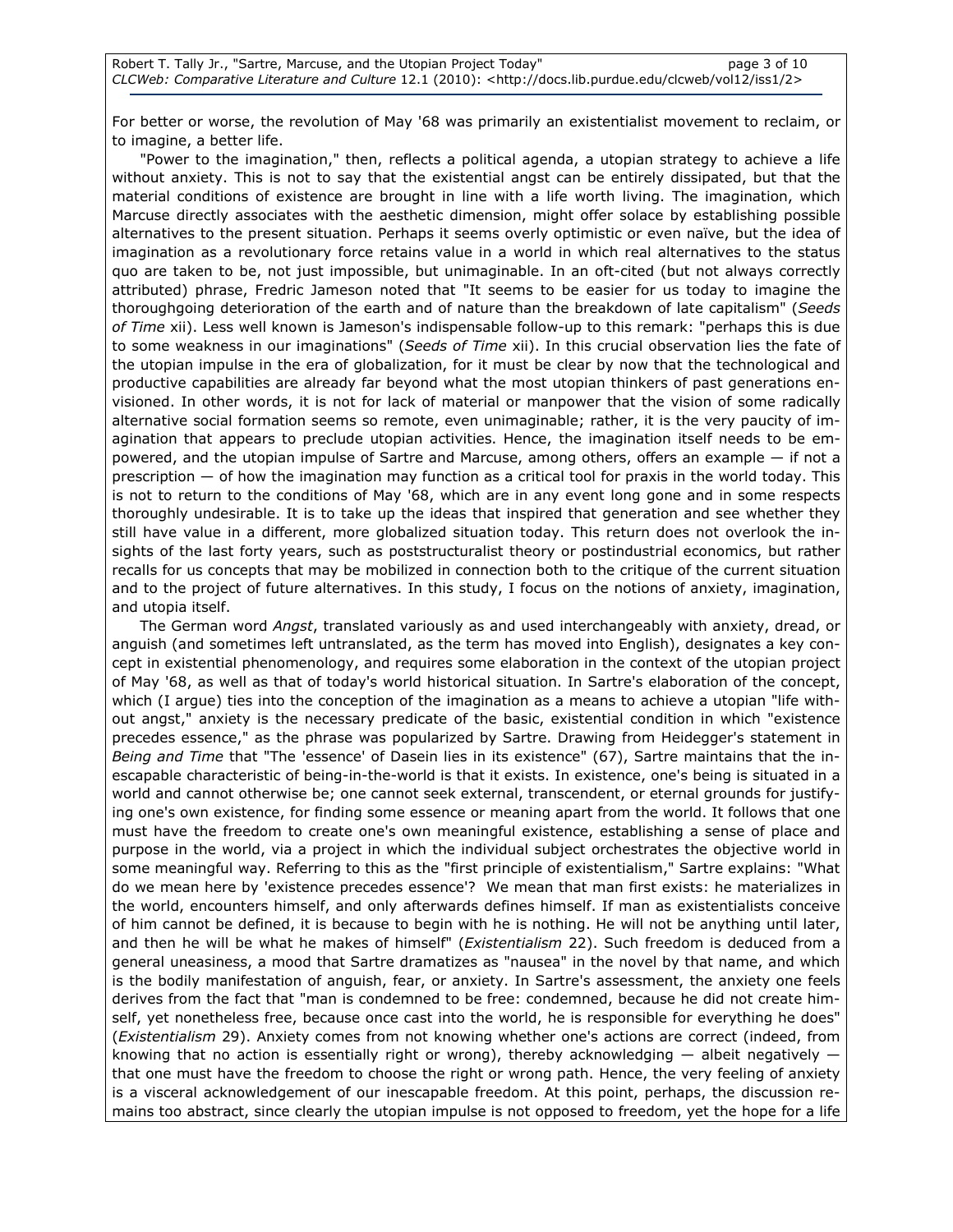without anxiety remains a key feature of any project to overcome the repressive conditions imposed upon us by advanced industrial society and the "reality principle" (in Marcuse's terms). How can the collective project of freedom bring about a life without anxiety?

A partial answer may be found in a correlate to the theory laid out above. The notion of anxiety, born alongside the fundamental (if not always desirable) freedom to act, inevitably collides with a pervasive sense of alienation. That is, one experiences a sensation of the uncanny, a generalized discomfort that may not always be easily described —the sort of nameless dread that Kierkegaard discusses in Fear and Trembling, and one which continues to be modeled by filmmakers working in the genre of horror. In Being and Time, Heidegger had already asserted that anxiety is always tied to the uncanny, a term that in German retains its sense of the unfamiliar *unheimlich*: "In anxiety one feels 'uncanny' [unheimlich]. Here the peculiar indefiniteness of that which Dasein finds itself alongside in anxiety, comes proximally to expression: the 'nothing and nowhere.' But here 'uncanniness' also means 'notbeing-at-home' [das Nicht-zuhause-sein]" (233; bracketed terms in original). The world in which we are always situated is not of our own making, but our very essence (that is, existence itself) involves shaping the world. The human condition is fundamentally one of "not being at home." Presumably, such an anxious feeling is exacerbated in the modern world (at least, we no longer have the pervasive conception of a kosmos that typifies Ancient Greek thought, for example); with no discernible and transcendentally allotted place in the world, we are estranged from the world and from ourselves. In The Theory of the Novel, for example, György Lukács draws on a Hegelian tradition and contrasts the integrated or closed (geschlossene) civilizations of the ancient world with the disintegrated or open civilization that produced the modern novel. Lukács argues that "transcendental homelessness" is the fundamental characteristic of life in the modern world. That is, without some vision of a unity of man and world, one can no longer feel "at home" in the world. But this then invites a discussion of the ways in which the angst-ridden man engages with the defamiliarized or uncanny world in which he finds himself.

From the existentialist slogan "existence precedes essence," we understand that we must create our own meaning via our own projects. In the anxiety with which one feels disoriented, not at home, or lost, one has the freedom to project a kind of schematic representation of the world and one's place in it that becomes a way of making sense of things. Indeed, one has no choice, since this freedom to project or to create a project is very much part of the fallen state of mankind. The project then becomes a kind of figurative cartography (as I discuss below), in which one engages with the condition of disorientation by making sense of, or giving form to, the world. By projecting a sort of imaginary map  $-$  a metaphor for constellating the various forces that directly and indirectly affect one's life  $$ one may overcome one's anxious homelessness, and if one does not exactly feel "at home," then at least one develops strategies for navigating the uncanny spaces. One's project then defines, in a rather literal way, one's existence. Sartre makes this clear, again in *Existentialism is a Humanism*, by noting that the project one engages in necessarily interrelates to others' projects, and that the human activity of projecting is the quintessential interaction of the subject and the world. "This should not be taken to mean that a certain project defines man forever, but that it can be reinvented again and again" (43). From the existentialist concepts of the early Sartre, then, we can see the outlines of utopian project. "The fundamental aim of existentialism is to reveal the link between the absolute character of the free commitment, by which every man realizes himself by realizing a type of humanity — a commitment that is always understandable, by anyone in any era — and the relativity of the cultural ensemble that may result from such a choice" (Sartre, Existentialism 43). In affirming the freedom to act and the necessity of projects that will alleviate the angst-ridden life, one may attempt to imagine an alternative to the seemingly entrenched and intractable realities of late capitalist society. In other words, the means for revolutionary action lie in the power of the imagination.

Even before completing Being and Nothingness, Sartre had already considered the imagination to be the faculty that defined freedom and nothingness, the crucial elements of his philosophy of existentialism. In his 1940 book, The Imaginary, Sartre argues that the imagination is not merely an adjunct to (or worse, a perversion of) perception, but that it actually undergirds the consciousness by establishing the world itself. Only in the imagination can one apprehend the world, since the imagination allows one to posit that which is not real, negating the world and, in introducing the nothingness, allowing consciousness to differentiate itself—a prerequisite for freedom. As Hazel Barnes summarizes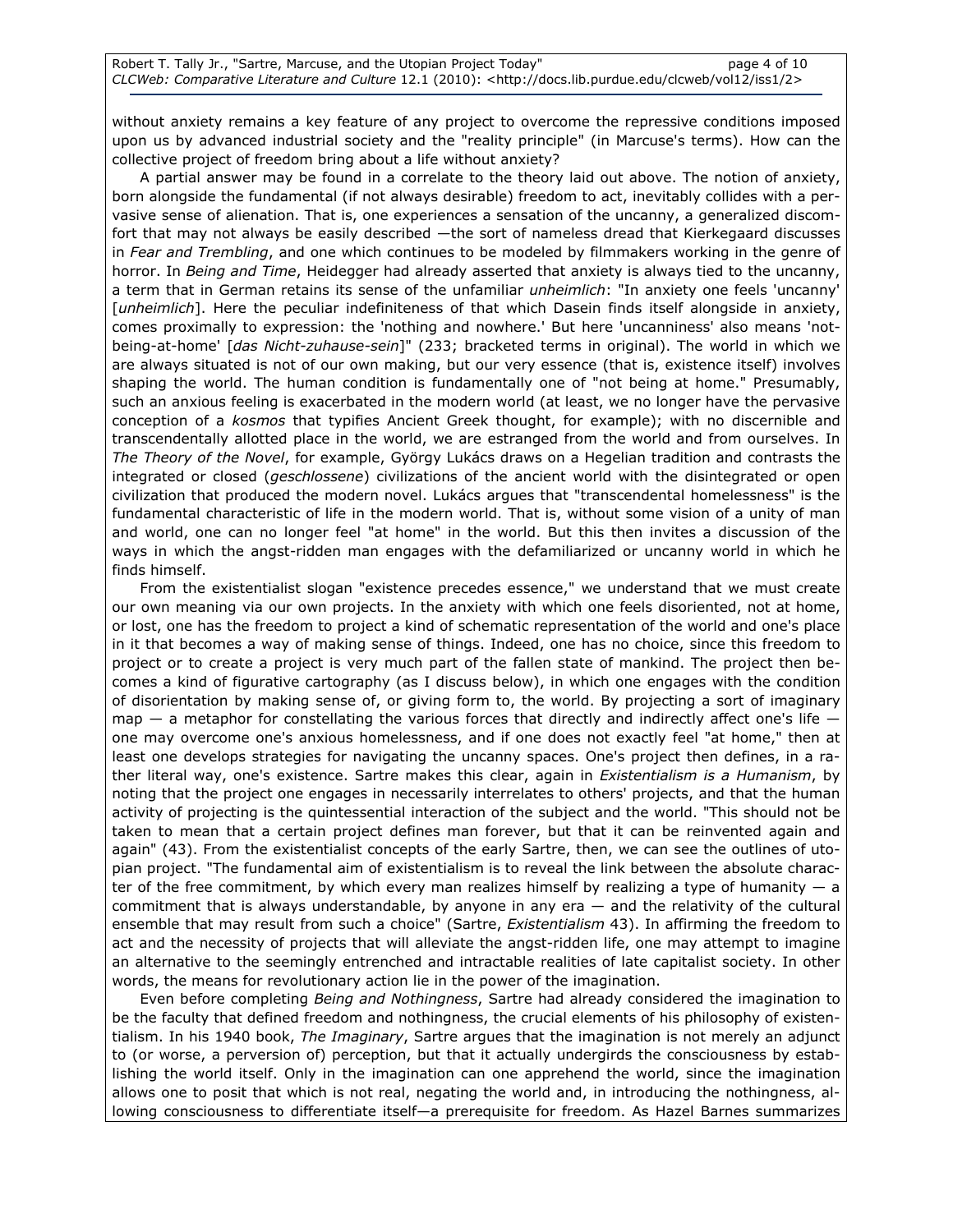Sartre's argument: "When we imagine, we posit a world in which an object is not present in order that we may imagine a world in which our imagined object is present. I do not imagine a tree so long as I am actually looking at one. To accomplish this imagining act, we must first be able to posit the world as a synthetic totality. This is possible only for a consciousness capable of effecting annihilating withdrawal from the world. Then we posit the imagined object as existing somehow apart from the world, thus denying it as being part of the existing world" (xvi). In other words, the imaginative act is itself a way of constituting reality, because it establishes a "real" world to be consciously understood. The early Sartre thus viewed the faculty of the imagination, not as a supplemental or unnecessary mental process compared to reason or perception, but the crucial faculty for understanding the world. In Sartre's own concluding words, "Thus imagination, far from appearing as an accidental characteristic of consciousness, is disclosed as an essential and transcendental condition of consciousness" (The Imaginary 188).

The power of the imagination that Marcuse exalts in his aesthetics thus has roots in earlier existential phenomenology. The utopian project that Marcuse will find in the aesthetic dimension is already present, albeit in a different form and with different effects, in Sartre's phenomenology. By establishing the imagination as the means for understanding the world, Sartre invites us to link the existentialist's project with the imaginary projection of an alternate reality. Although the leap from ontology to politics is here over-hastily sketched, I believe that the philosophical grounds for the utopian impulse lie in this view of the imagination. In the course of thinking and acting, one must already mobilize the forces of utopia. Related to this theory of imagination is that power of the negative which Marcuse embraces. The function of critical theory is not only to apprehend and assess the conditions of the actually existing social formation, but to project alternatives. In militating in favor of the power of the negative, Marcuse wanted to combat both the scientific positivism of mid-twentieth-century social theory and the triumphalist mainstream culture typified by advertising and mass culture in the 1950s. Marcuse thus needed to reestablish a utopian discourse, not as an escapist fantasy, but as a diagnostic and critical practice in a society that discouraged even the idea of radical alternatives to the status quo. Utopia for Marcuse is most visibly a rejection or negation of the Actual in favor of the Possible. In its critical function, it offers the possibility of liberation in a civilization that claims liberty has already been achieved. Marcuse was well aware of the negative connotations of the term "utopia," even (if not especially) among the Left. But, as Jameson notes, the term takes on a new urgency in Marcuse's day that would not have been tenable in Marx's era: "For in the older society (as in Marx's classic analysis) Utopian thought represented a diversion of revolutionary energy into idle wish-fulfillments and imaginary satisfactions, in our own time the very nature of the Utopian concept has undergone a dialectical reversal. Now it is practical thinking which everywhere represents a capitulation to the system itself, and stands as a testimony to the power of that system to transform even its adversaries into its own mirror image. The Utopian idea, on the contrary, keeps alive the possibility of a world qualitatively distinct from this one and takes the form of a stubborn negation of all that is" (Marxism and Form 110). Hence, the negative power of the imagination serves to undermine the attitude, if not always the substance, of a world that says repeatedly "Everything is fine" or "Nothing to see here." Marcuse's critique of one-dimensional man and of the technological, rationalized society of advanced industrial capitalism finds its counterpoint in the utopian forces of the aesthetic. In One-Dimensional Man, Marcuse enlists philosophy in this battle, noting that the function of a properly "therapeutic" philosophy would be political, which is itself a basic tenet of critical theory. In his critique of positivism and "onedimensional thought," Marcuse asserts that philosophy needs to serve as a means of clarification of the "ambiguous, vague, and obscure universe" that is the realm of "the struggle for existence": "Philosophy approaches this goal to the degree to which it frees thought from enslavement by the established universe of discourse and behavior, elucidates the negativity of the Establishment (its positive aspects are abundantly publicized anyway) and projects its alternatives" (One-Dimensional Man 199). The dated and somewhat embarrassing notion of "the Establishment" notwithstanding, Marcuse's call for an imaginative philosophy seems most apt in our era of a global system in which other formations are difficult to conceive. Indeed, with the advent of new forms of economic and political organization, it is frequently impossible to gain a clear picture of the status quo itself, never mind its putative alternatives. Again, the imagination itself must be empowered in such a system. It is not merely that the imagination can present an alternative reality that serves as a critique of the actually existing order;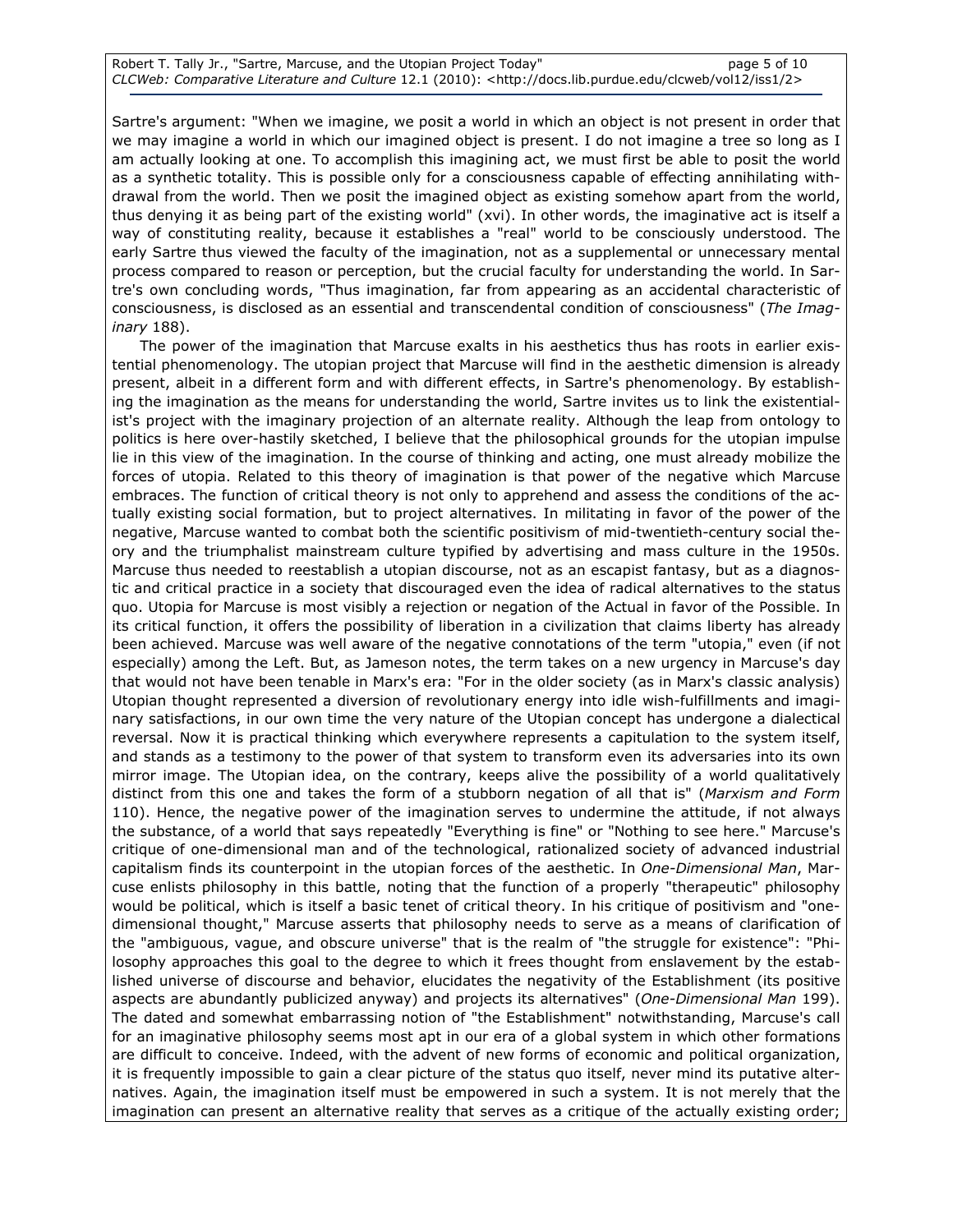moreover, the imagination produces an image that is even better able to grasp reality by conceiving it in its totality. In other words, by virtue of its emancipation from the limits of the reality principle (as Marcuse reads Freud), the imagination can claim a more effective truth value than other, more "realistic" means of understanding the world. As Marcuse puts it, "The truth value of the imagination relates not only to the past but also to the future: the forms of freedom and happiness which it invokes claim to deliver the historical *reality*. In its refusal to accept as final the limitations imposed on freedom and happiness by the reality principle, in its refusal to forget what can be, lies the critical function of phantasy … Art allied itself with the revolution. Uncompromising adherence to the strict truth value of imagination comprehends reality more fully. That the propositions of the artistic imagination are untrue in terms of the actual organization of the facts belongs to the essence of their truth" (Eros and Civilization 148-49; emphasis in the original).

Notice that Marcuse's version offers a revision —or better, a dialectical reversal — of the traditional priority of truth and fiction. Whereas the non-imaginative representation of reality (scientific realism) may produce an accurate portrait of a very limited field, the imagination makes possible a more comprehensive, and therefore more "realistic" representation (i.e., from the perspective of one wishing to understand the "big picture," perhaps). An imaginative map may prove more reliable than one that limits itself to mere factual detail, as I discuss below. From this rejection of the factual detail in favor of the more comprehensive overview, the imagination exerts its critical or negative force, inasmuch as it can analyze the drawbacks or limits of the present situation in the process of projecting some alternative. Citing Alfred North Whitehead's observation that "the vital truth" of aesthetic achievement lies in its "refusal" to produce, or reproduce, a factually "true" event or statement, Marcuse elaborates the revolutionary function of imaginative art: "The Great Refusal is the protest against unnecessary repression, the struggle for the ultimate form of freedom  $-$  'to live without anxiety.' But this idea could be formulated without punishment only in the language of art. In the more realistic realm of political theory and even philosophy, it was almost universally defamed as utopia" (*Eros and* Civilization 149-50). Marcuse quotes the phrase that Adorno had used in describing the transformative, utopian power of music ("ohne Angst leben"). Marcuse's circumspection regarding the term "utopia" is perhaps well founded, but even in mentioning that these ideas could be registered in "the more realistic realm of political theory or even philosophy," Marcuse indicates that he views the imagination's critical power to negate the actual and project potential alternatives as a plausible force.

In the revolts of 1968 — not just in Paris, but in Civil Rights marches, anti-war protests, and battles against colonial rule and neo-imperialism — Marcuse saw the theoretical critique of industrial civilization made manifest on the streets, and he noted that the value of such movements lay not in their successful creation of an alternative society (they were generally not successful, in any event), but in the ways in which they exposed the permeable boundaries of that civilization: "None of these forces is the alternative. However, they outline, in very different dimensions, the limits of the established societies, of their power of containment. When these limits are reached, the Establishment may initiate a new order of totalitarian suppression. But beyond these limits, there is also the space, both physical and mental, for building a realm of freedom which is not that of the present: liberation … which necessitates a historical break between the past and the present" (*Essay on Liberation* viii; emphasis in the original). In this (not entirely metaphorical) use of spatial metaphor, Marcuse underscores the critical project of utopian theory and practice: to map the current condition in ways that may be useful for future action. Jameson is perhaps the leading theorist of utopia today, and it is not surprising that he is also the legatee of Sartre's and Marcuse's critical theory. Jameson has linked explicitly his own critical project to those of his precursors, and he has been a tireless proponent of utopian discourse throughout his career, from his earliest work (e.g., Sartre: The Origins of a Style, Marxism and Form, The Political Unconscious), although his studies of postmodernism and globalization (Postmodernism, or, The Cultural Logic of Late Capitalism, The Seeds of Time, A Singular Modernity), to his recent books on utopia itself (Archaeologies of the Future) and dialectical thought (Valences of the Dialectic). Among Jameson's most influential concepts is "cognitive mapping," itself a utopian practice that is also an imaginative process by which one makes sense of one's condition in an attempt to live a life without angst. I have suggested elsewhere that Jameson's entire critical project might be labeled "cognitive mapping" ("Jameson's Project" 406), but here it worth noting that the underlying aspects of cognitive mapping may be found in the Sartrean-Marcusean critical theory of the imagination.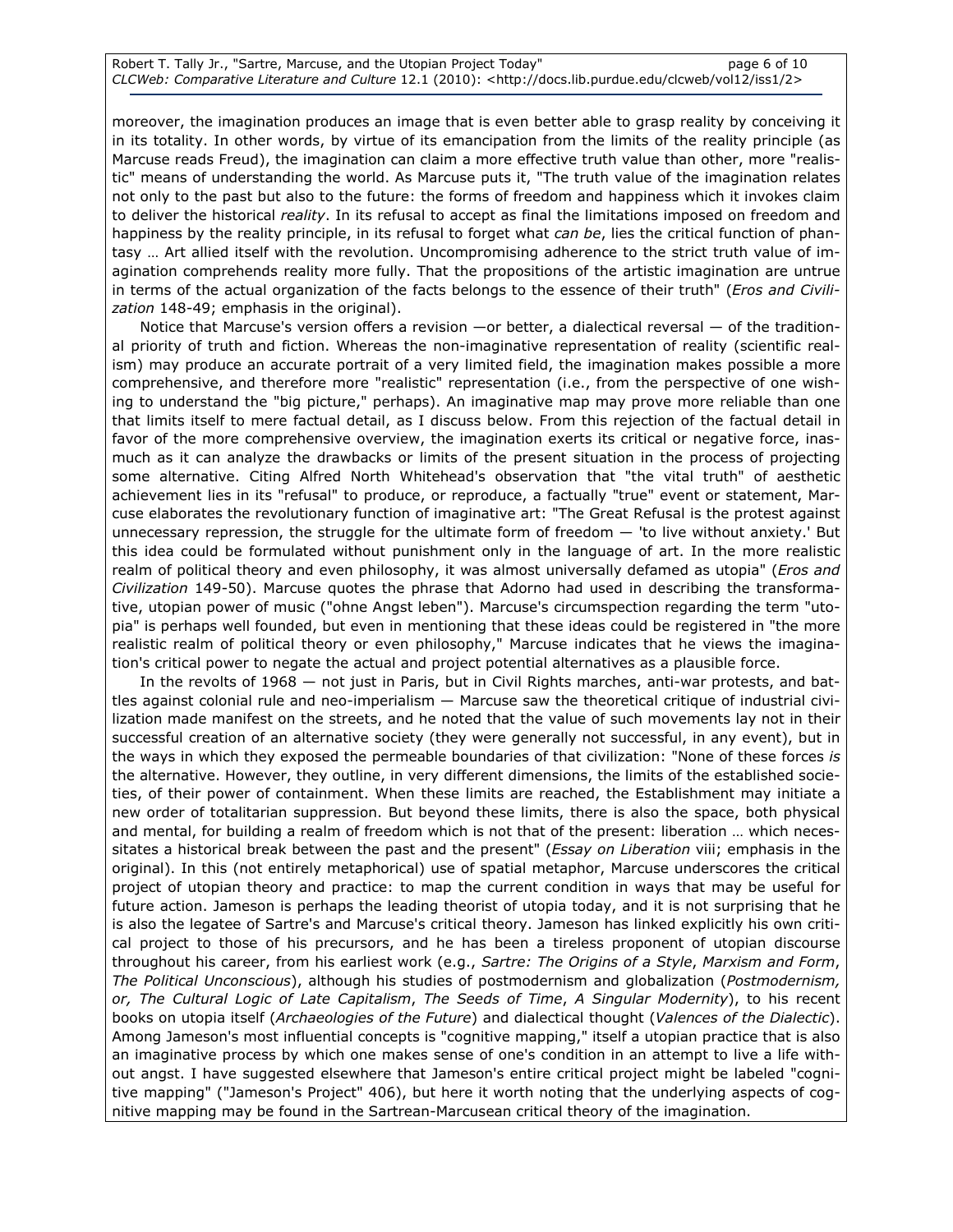If angst necessarily brings with it the uncanny (or *unheimlich*) experience of homelessness or a sense of being lost, and if the imagination serves as the faculty for projecting a world in which self and others have cognizable place, then the utopian project may be likened to a form of cognitive mapping. Using Jameson's updated version of existential and utopian thought in the postmodern world, I want to suggest that the revolutionary force of the philosophy that animated the effervescent revolts of May '68 still maintains its fundamental critical power in the face of global crises confronting social theory today. In other words, Jameson's concept of cognitive mapping presents another figure for imagining a life without anxiety. Jameson's concept of cognitive mapping is famously a blend of Kevin Lynch's analysis of urban space in The Image of the City and Louis Althusser's theory of ideology as "the representation of the subject's Imaginary relationship to his or her Real conditions of existence" (qtd. in Jameson, Postmodernism 51; emphasis in the original). For Lynch, the anxiety one feels in being unable to navigate one's urban terrain easily becomes an apt figure for the existential angst. Contrasting Boston (with its Charles River and distinctive skyscrapers) and Jersey City (which lacks monuments that may serve as clear points of reference), Lynch argues that the inhabitants of cities without clear landmarks experience a pervasive sense of alienation, as they cannot form a clear, usable, mental picture of the landscape. The city-dweller must try to map the city in order to alleviate this anxiety and successfully move about the urban space. As Jameson summarizes it, "Disalienation in the traditional city, then, involves the practical reconquest of a sense of place and the construction or reconstruction of an articulated ensemble which can be retained in memory and which the individual subject can map and remap along the moments of mobile, alternative trajectories" (Postmodernism 51). In Jameson's view, this cognitive mapping coincides with Althusser's theory of ideology, in which one may form a "situational representation" of the individual subject in relation to "that vaster and properly unrepresentable totality which is the ensemble of society's structures as a whole" (51). This is a useful metaphor for Sartre's and Marcuse's utopian project of disalienation or of creating a "life without anxiety," and it is only partially metaphorical. Yes, the cognitive mapping activity is not literally cartographic, since Jameson uses the term to indicate a form of class consciousness that can encompass the spatial disorientation that accompanies the postmodern condition in the age of globalization (see Postmodernism 418). Yet, as noted with the discussion of angst as a form of transcendental homelessness above, this disorientation  $-$  the word itself discloses a cartographic unconscious  $-$  is a sort of being lost in space. The conceptual tools used to overcome such angst and allow one to live a life without angst surely include the imagination, one that can form "situational representation" of precisely imaginary things (as with mapped spaces). Although Lynch's ideas of "imaging" and "wayfinding" deal more directly with the practical navigation of urban spaces by their inhabitants, Jameson's admixture of Althusser (among others) enables a project of cognitive mapping in a broader sense.

One of the drawbacks of Lynch's model is that it is really "precartographic," describing an itinerary rather than a map. In a brief digression on the history of cartography, Jameson notes that itineraries are merely "diagrams organized around the still subject-centered or existential journey of the traveler, along which various significant key features are marked" (51-52). In contrast, maps would employ artistic and technical features — for instance, using tools such as the compass and the sextant—to introduce a relationship with a non-subjective totality: "cognitive mapping in the broader sense comes to require the coordination of existential data (the empirical position of the subject) with unlived, abstract conceptions of the geographic totality" (52). With the technological developments of the globe and the Mercator projection, cartography must engage directly the question of representation itself, since the art and science of mapmaking come to be recognized as figural or utopian, insofar as cartography no longer attempts to simply replicate an actual place (in a scaled-down form, which is already an aesthetic or imaginative consideration). That is, mapmaking abandons its "naively mimetic" aspirations in favor of more complicated meditations on representational form itself. "At this point it becomes clear that there can be no true maps (at the same point it also becomes clear that there can be scientific progress, or better still, a dialectical advance, in the various historical moments of mapmaking)" (52). By recognizing that there can be no "true" maps, no one-to-one correlation between the projected image and the things-in-themselves, cartography establishes itself as a utopian activity in its own right.

In a manner similar to a writer's attempt to create imaginary worlds, however realistic or fantastic those worlds - I have referred to this as "literary cartography" (see my Melville, Mapping and Globali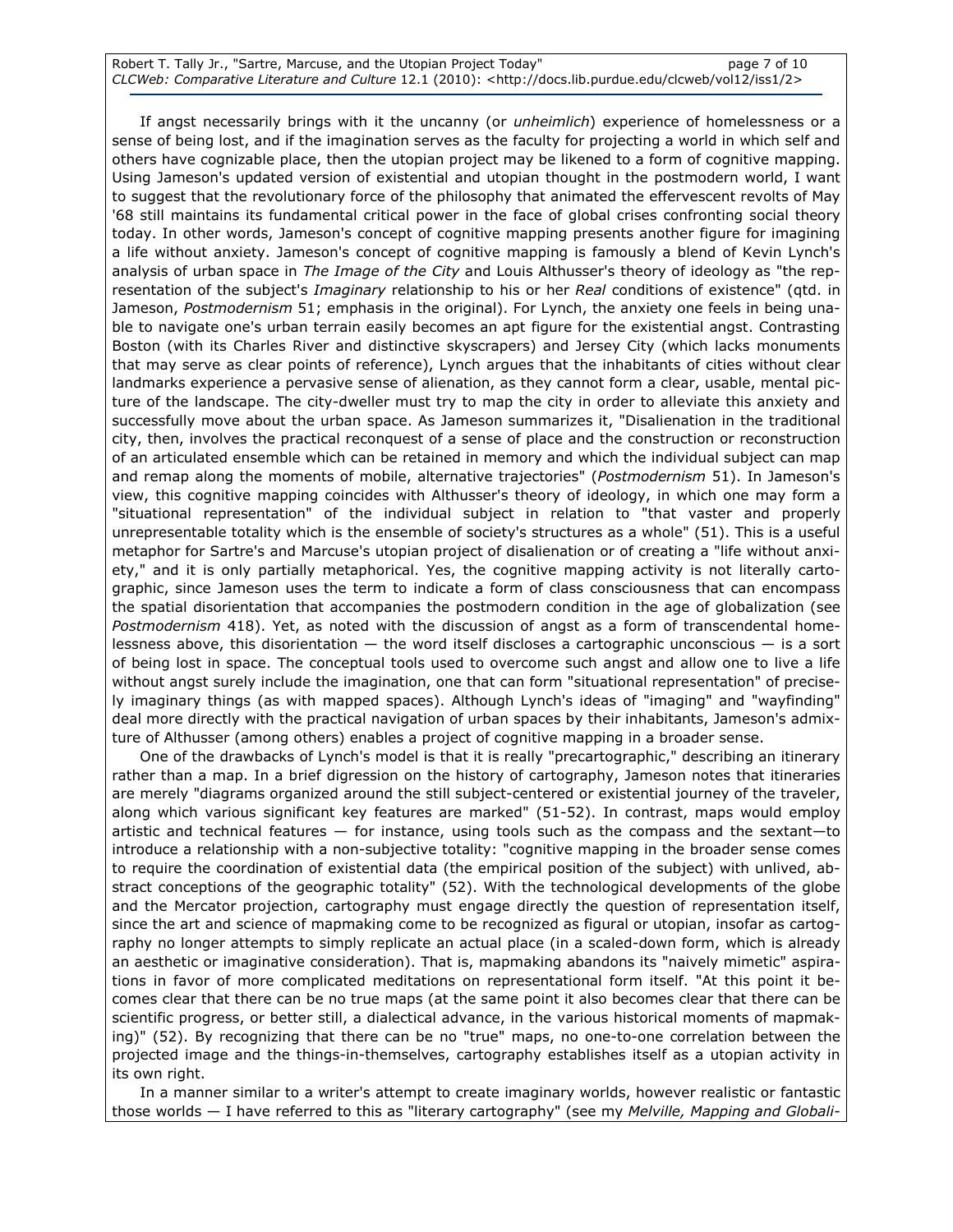$zation$ ) — the mapmaking subject must project a world in order to make sense of his or her place in relation to others and to the totality, to use a Sartrean term once more. The Mercator projection offers an interesting analogy. Mercator's mathematical projection was first used to produce his influential world map in 1569. Famously or infamously, this projection distorts the geographic spaces it purported to represent; objects appear to be larger the further they were from the equator, thus grotesquely aggrandizing the landmasses near the North Pole (for example, making Greenland appear to be larger than South America, which is actually six times its size). But Mercator's goal was not to create an entirely accurate map, but rather a more useful one. The projection was developed in order to solve the technical, practical problem of transferring curved space to a flat chart, an essential matter for those sailing long distances across the sea. Using charts drawn with the Mercator projection, sailors could set a course using straight lines, thus establishing truer courses. Obviously those navigators would realize that the map was not "true," in the sense of a mimetically accurate depiction of the places figured on its surface. The imaginary map, however, provided a more practical view of the world.

The phenomenological aspect of cognitive mapping unfolds into a utopian project as well. For the maps cannot be "true" in any naively mimetic sense, but must be imaginary representations of an abstract world-space that, in turn, allow one to navigate the world in which one is situated. For Jameson, the urgency of the utopian project is visible in the politically crippling sense of not knowing what is really going on. He notes that the lived experience of the world in the era of globalization is disconnected from the "truth" of that experience, by virtue of the distance and invisibility of forces that make one's lived experience possible. Jameson describes this existential disorientation in the admittedly simpler stage of monopoly capital or imperialism, which is to say also, for Jameson, the era of modernism: "At this point the phenomenological experience of the individual subject — traditionally, the supreme raw material of the work of art—becomes limited to a tiny corner of the social world, a fixed-camera view of a certain section of London or the countryside or whatever. But the truth of that experience no longer coincides with the place in which it takes place. The truth of that limited daily experience of London lies, rather, in India or Jamaica or Hong Kong; it is bound up with the entire colonial system of the British Empire that determines the very quality of the individual's subjective life. Yet those structural coordinates are no longer accessible to immediate lived experience and are often not even conceptualizable for most people" (Postmodernism 411).

As politically and existentially crippling as such a vast, unrepresentable world system might be to the individual subject in the early twentieth century, the conditions are far more complicated today. Our global economic crisis in the early twenty-first century has been caused by a thoroughly interconnected system of financial instruments that most people do not know anything about, and even those who do have little idea how systemic the risks are. A Londoner in Virginia Woolf's day may not have given much thought to the Indian tea and Jamaican sugar production that was required for that quintessentially English ritual of tea-time, but she surely would have known that they existed. Today, a few keystrokes in New York or Dublin or Hong Kong (on behalf of corporate entities located, or at least registered, in the Cayman Islands) can affect the value of an entire national currency, and few if any of us know which banks, hedge funds, corporations, nations, or individuals are involved and how. With late capitalism and globalization, the crisis of representation that occasions the advent of the modern world reaches shocking new levels. As Edward LiPuma and Benjamin Lee have put it in *Financial De*rivatives and the Culture of Risk, "How does one [even] know about, or demonstrate against, an unlisted, virtual, offshore corporation that operates in an unregulated electronic space using a secret proprietary trading strategy to buy and sell arcane financial instruments?" (2). The existential condition of man under late capitalism is thus enveloped in a system one can scarcely even imagine, much less map. As I have suggested in another context (see Tally, "Radical Alternatives"), the need for utopian thinking is greater in this, the postmodern world, than even in the era of advanced industrial capitalism that Marcuse and Sartre analyzed.

Hence, existential angst and the utopian desire for liberation are not dated concepts, but remain essential features of our Being in the twenty-first century. This anxiety is reflected not only in a spatial disorientation but a temporal malaise as well. In Archaeologies of the Future, Jameson recounts the haunting loss of the past, the instability or unreliability of memory, that is registered throughout George Orwell's Nineteen-Eighty-Four. But Jameson argues that a similarly dreadful scenario faces us as we try to understand the world as it is now (which was also Orwell's critical point). As Jameson puts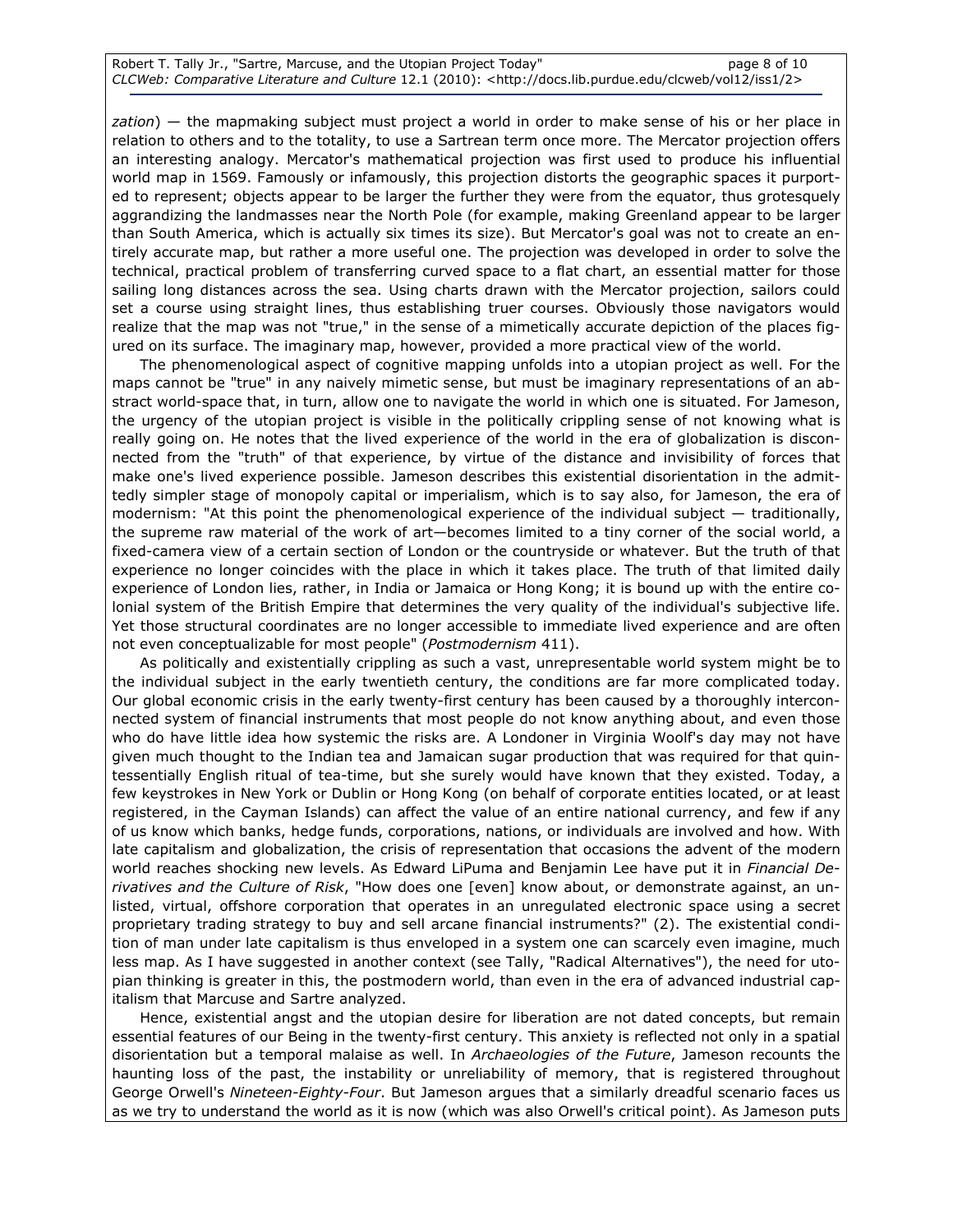it, "we need to develop an anxiety about losing the future" (233). One must have a sense of futurity that is neither apocalyptic nor nostalgic, but which offers a true ground for being-in-the-world, an imaginary place "to live without anxiety," which may serve as well as any phrase to define life in "utopia" itself. The knock on utopian discourse has always been that utopia is unrealistic, but as Sartre, Marcuse, and Jameson make clear, the utopian acts of the imagination are in fact realistic. Realism, as a mode of representation that also drives activity in the world, is actually better served by the imagination that can produce a useful, albeit (or rather because) fanciful map of the spaces in which we live. In the language of Sartre, the imagination makes possible the so-called realistic consciousness of the world, and, in the language of Marcuse, the "truth value" of imagination provides a more comprehensive reality than non-imaginative or technical data collecting. This is not to say that utopia is already and always fully realized, only that it cannot be legitimately dismissed as "unreal." The putatively impossible, even unimaginable, quickly yields to new spaces of liberty, new forms of human interaction, and new ways to live life. The principal impediments to such imaginary forms are those that attempt to impede the imagination itself, for one could argue that the material and social barriers continue to crumble.

As Sartre noted in reflecting on "les événements de Mai," "What is important is that the action took place, at a time when everyone judged it to be unthinkable. If it took place, then it can happen again" (Sartre gtd. in Ross 1). Aristotle observed in the Poetics that "it is obvious that what has happened is possible" (16), after all, but contrary to Aristotle's caveat, the power of the imagination enables us to project an alternative to the actually existing reality that is no less real. The map of prison may very well be imaginary, but it may serve the purposes of one who wishes to escape. Utopia may be difficult to believe in, but the utopian impulse is no less insistent for being imaginary. Another slogan from '68 that one might well remember in the context of current, and future, crises: "The revolution is incredible because it is real."

#### Works Cited

Aristotle. Poetics. Trans. Malcolm Heath. New York: Penguin, 1996.

- Barnes, Hazel E. "Translator's Introduction." Being and Nothingness. By Jean-Paul Sartre. Trans. Hazel E. Barnes. New York: Washington Square P, 1956. ix–lii.
- Jameson, Fredric. Archaeologies of the Future: The Desire Called Utopia and Other Science Fictions. London: Verso, 2005.
- Jameson, Fredric. Marxism and Form: Twentieth-Century Dialectical Theories of Literature. Princeton: Princeton UP, 1971.
- Jameson, Fredric. Postmodernism, or, The Cultural Logic of Late Capitalism. Durham: Duke UP, 1991.
- Jameson, Fredric. The Seeds of Time. Berkeley: U of California P, 1994.
- Jameson, Fredric. Valences of the Dialectic. London: Verso, 2009.
- Katsiaficas, George. The Imagination of the New Left: A Global Analysis of 1968. Boston: South End, 1987.
- Kierkegaard, Søren. Fear and Trembling. Trans. Alastair Hannay. New York: Penguin, 1985.
- LiPuma, Edward, and Benjamin Lee. Financial Derivatives and the Culture of Risk. Durham: Duke UP, 2004.
- Lukács, György. The Theory of the Novel. Trans. Anna Bostock. Cambridge: MIT P, 1971.
- Lynch, Kevin A. The Image of the City. Cambridge: MIT Press, 1960.
- Marcuse, Herbert. Eros and Civilization: A Philosophical Enquiry into Freud. Boston: Beacon, 1966.
- Marcuse, Herbert. An Essay on Liberation. Boston: Beacon, 1969.
- Marcuse, Herbert. One-Dimensional Man: Studies in the Ideology of Advanced Industrial Society. Boston: Beacon, 1964.
- Marx, Karl. "Bastiat and Carey." Collected Works of Karl Marx and Friedrich Engels. Trans. Ernst Wangermann. Moscow: International Publishers, 1986. Vol. 28, 516.
- Ross, Kristen. May '68 and Its Afterlives. Chicago: U of Chicago P, 2002.
- Sartre, Jean-Paul. Being and Nothingness: A Phenomenological Essay on Ontology. Trans. Hazel E. Barnes. New York: Washington Square, 1956.
- Sartre, Jean-Paul. Existentialism is a Humanism. Trans. Carol Macomber. New Haven: Yale UP, 2007.
- Sartre, Jean-Paul. The Imaginary: A Phenomenological Psychology of the Imagination. Trans. Jonathan Webber. London: Routledge, 2004.
- Tally, Robert T., Jr. "Jameson's Project of Cognitive Mapping: A Critical Engagement." Social Cartography: Mapping Social and Educational Change. Ed. Rolland G. Paulston. New York: Garland, 1996. 399-416.
- Tally, Robert T., Jr. Melville, Mapping and Globalization: Literary Cartography in the American Baroque Writer. New York: Continuum, 2009.
- Tally, Robert T., Jr. "Radical Alternatives: The Persistence of Utopia in the Postmodern." New Essays on the Frankfurt School of Critical Theory. Ed. Alfred J. Drake. Newcastle: Cambridge Scholars, 2010. 109-21.